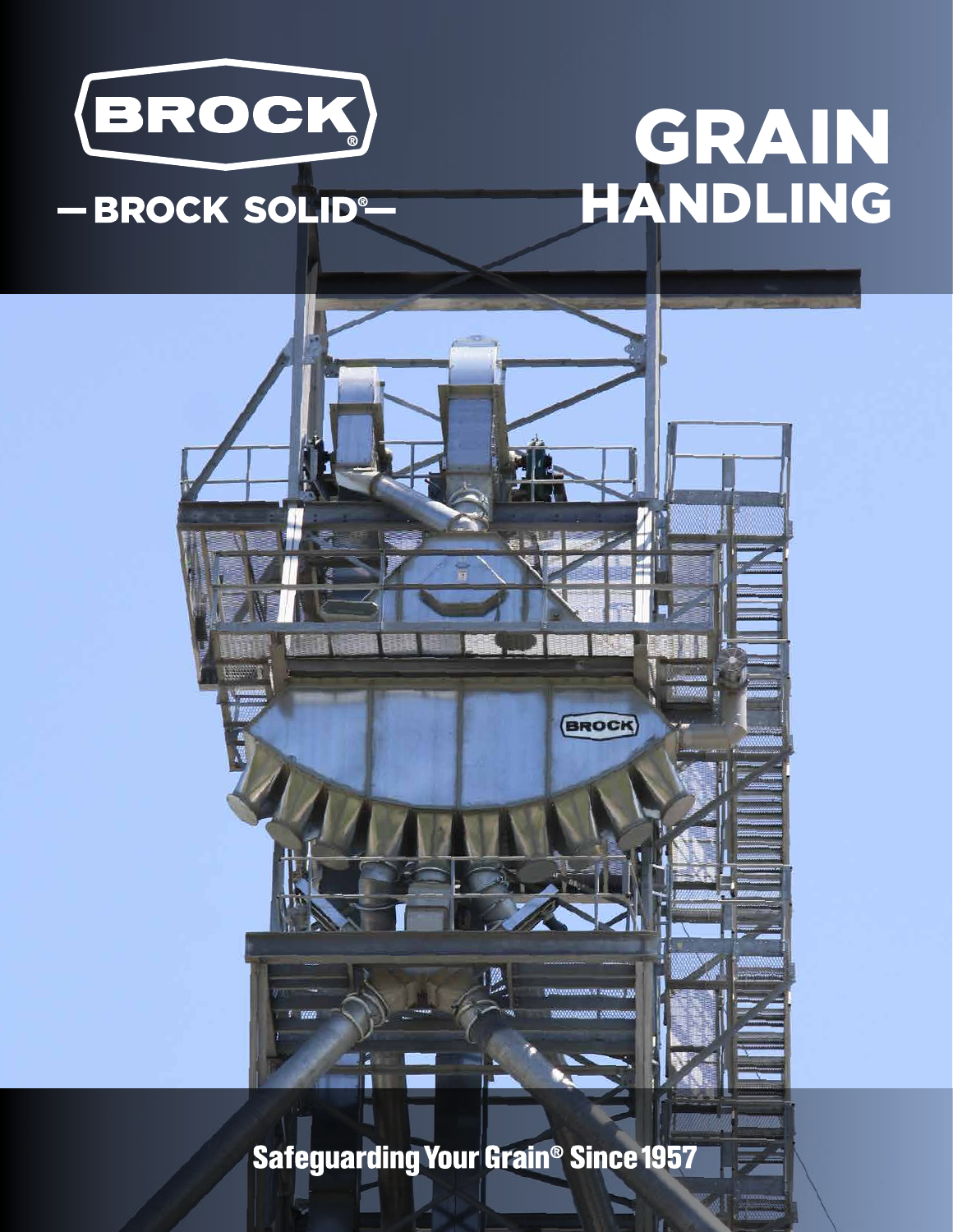# Protecting Your Investment

When months of hard work<br>go into producing a grain crop, trust it to the best in grain handling: Brock.

Brock Solid® is our guarantee of trusted reliability you can count on day in and day out. It's unmistakable quality, built to last year after year. And it's the same guarantee we founded the company on back in 1957.

Today, our dealers continue to uphold those standards, providing the superior service and support customers expect from Brock. Brock Solid means you can depend on them and us. Times may change, but our solid values are stronger than ever.

Whether you're a farmer storing your own grain or a commercial operation entrusted with safeguarding your customer's crops, Brock Solid delivers. Always has, always will.



Brock's Bucket Elevators are designed for commercial and farm-duty applications.

- Galvanized steel construction with painted weld seams.
- Capacities up to 60,000 bushels (1,524 metric tons) per hour.



**Elevator Head Platform wraps** around the front of the head. This offers ample access for inspection and service. Galvanized steel, urethane or high-energy urethane liners for the head section are available based on your specific application.



Trunking Flanges are solid welded inside and out for durability and performance. Components are fixture-welded to ensure better accuracy and easy construction in the field. Trunking is always galvanized as the standard finish.

# Bucket Elevators | Grain Conveyors



Drag Conveyors are available in a range of styles and sizes to suit any operation's needs. Capacities range up to 42,800 bushels (1,087 metric tons) per hour.



GrainDrive™ T1000 Tube Conveyors are designed to install easier, work harder and last longer. Capacities range from to 4,000 to 10,000 bushels (102 to 254 metric tons) per hour.



SUPER-AIR® Pneumatic System uses positive pressure to help move grain to multiple bins with just one power source. Choice of 4-, 5- or 6-inch (102-, 127- or 152-mm) diameter systems and capacities ranging up to 2,250 bushels (57.2 metric tons) per hour.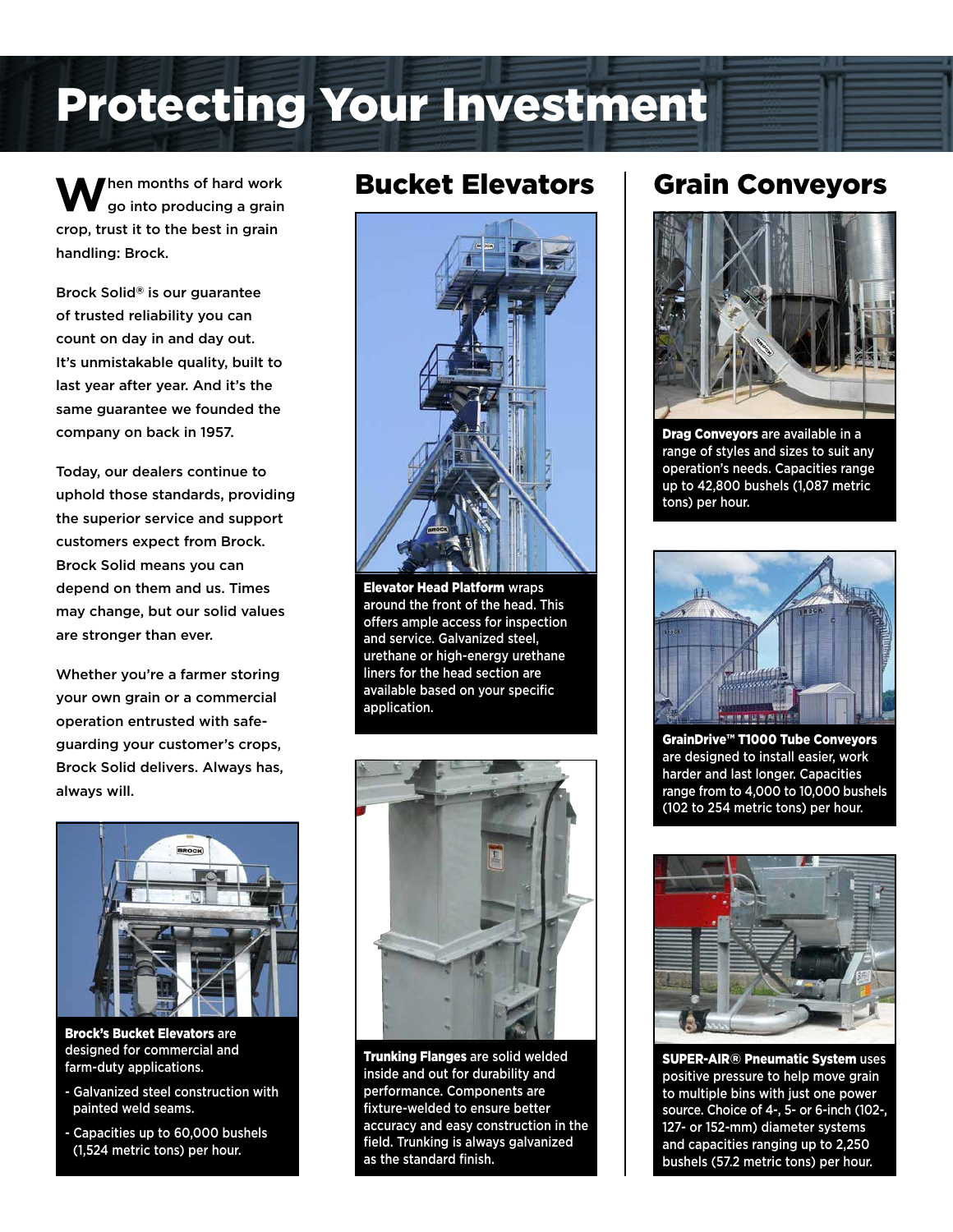

## Grain Sweeps



1500 Series Power Sweep - Designed for heavy duty on-farm usage, Brock's 1500 Series Bin Sweep offers zero-bin-entry safeguards for bins 15 to 60 feet (4.6 to 18.3 m) in diameter. Auger diameters: 8 or 10 inches (203 or 254 mm). Capacities range up to 5,500 bushels (140 metric tons) per hour.



1500 Series - Highly Refined Drive Wheel Patented openstyle design. 16:1 reduction ratio maximizes longevity.



3500 Series Sweep - Adjustible Bin Wall Agitator



3500 Series Sweep - Designed for medium to heavy commercial duty, Brock's 3500 Series Bin Sweep features a unique, longerlasting auger flighting. Bin diameters: 30 to 156 feet (9.1 to 47.5 m). Auger diameters: 12 or 16 inches (305 or 406 mm). Capacities range up to 10,000 bushels (254 metric tons) per hour.



MAVERIK® 4000 Series Sweep - Proven for heavy commercial duty, Brock's MAVERIK® 4000 Series Sweep offers variablespeed technology, single- or dual-arm sweep options as well as hydraulically-powered augers and sprocket-and-ring track drive. Bin diameters: 60 to 132 feet (18.3 to 40.2 m). Auger diameter: 12 inches (305 mm). Capacities range up to 15,000 bushels (381 metric tons) per hour.

### Distributors & Accessories



Distributors for Multi-Bin Sites - Brock's flat-back and swingset distributors were developed to offer maximum power and optimum convenience on multi-bin sites. Select from a wide range of standard sizes to meet your specifications.



Spouting and Connections - Whether you need round or square spouting, all Brock spouting and connections feature strong flanges and clamps. These units are built from heavy-gauge steel with all-welded construction for unmatched convenience, performance and durability.



Slide Gates - Available in manual, electric or air-operated models, Brock's slide gates are built to last. These gates use cut-tooth rack and pinion, steel channel frames and welded steel construction throughout.



**Distributor Turnheads are** supported by two bearings instead of the standard single bearing. Cushion boxes and retarders are included to minimize grain damage at change of direction points.



Valves - Choose from manual, electric or airoperated valves in two-way, three-way or offset valve configurations. Over-flow valves are also available to provide relief when a bin or dryer is full.